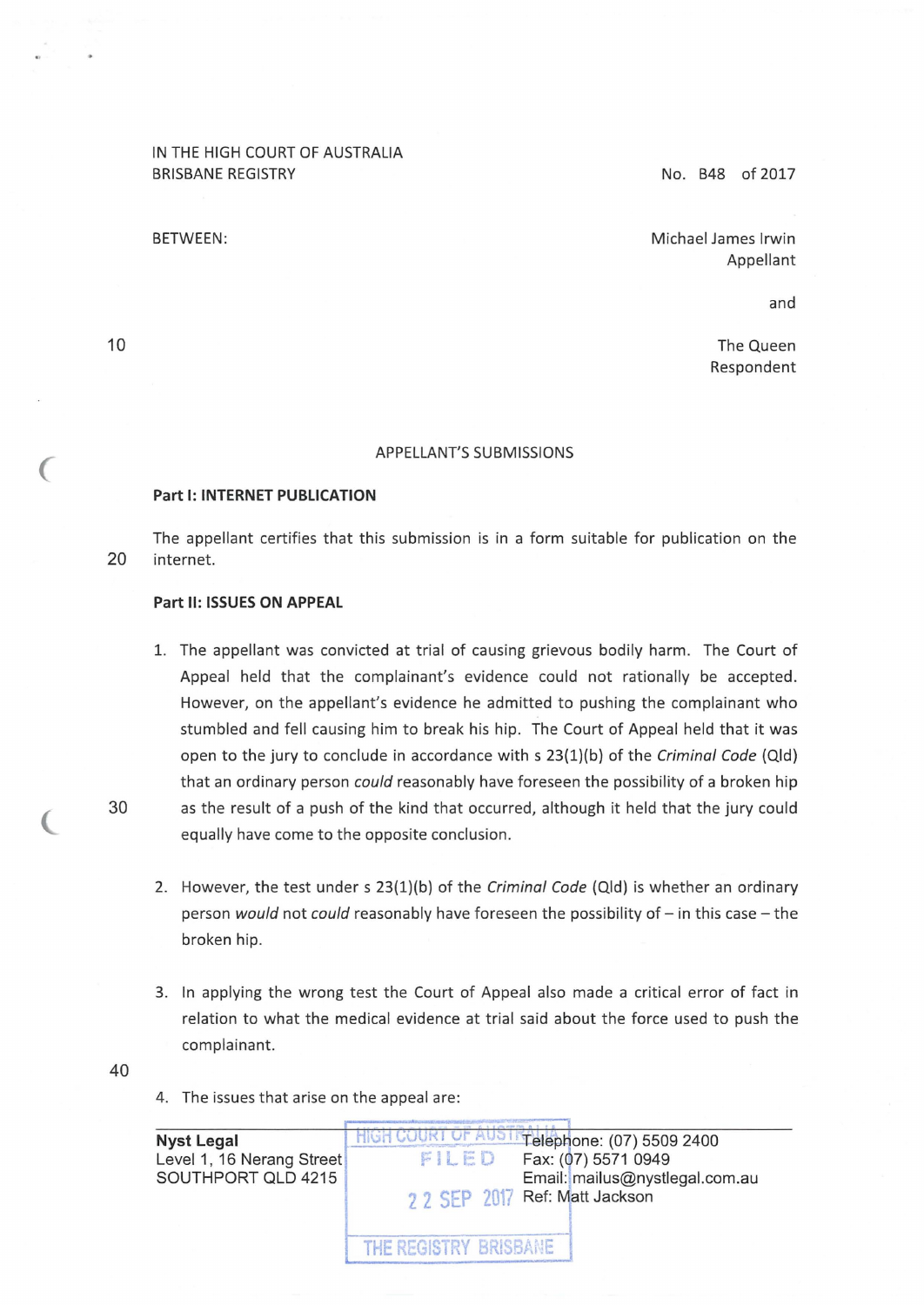- a. Whether the appellant received an appeal according to law given that the Court of Appeal applied the wrong statutory test and/or made a critical error of fact;
- b. Whether it was open to the Court of Appeal in an unreasonable verdict appeal to uphold a conviction on the basis that both a verdict of guilty and a verdict of not guilty were equally open to the jury.

### **Part** Ill: **SECTION 788 OF THE JUDICIARY ACT 1903 (CTH)**

10

The appellant considers that notice is not required to be given pursuant to s 788 of the Judiciary Act 1903 (Cth).

### **Part** IV: **CITATION OF JUDGMENT APPEALED FROM**

The judgment of the Court of Appeal has not been reported. The judgment has the internet citation of  $R$  v Irwin [2017] QCA 2.

### **Part V: RELEVANT FACTS**

- 20
- 5. The appellant was convicted after trial of one count of causing grievous bodily (Count 1) and acquitted of one count of assault occasioning actual bodily harm (Count 2).
- 6. Count 1 (GBH) was particularised by the Crown on the basis that the appellant either kicked or otherwise applied force to the complainant and that either the kick/force caused the hip to fracture or the fall to the ground did (QCA at [3]).
- 7. The summary of the relevant facts, as found by McMurdo P at [6] to [33], is unimpeachable and accepted by the appellant for the purpose of this appeal. The 30 critical aspects are as follows.
	- 8. The complainant, a Mr Ross, gave evidence of an altercation between himself and the appellant. He described two parts of the incident.
- 9. Firstly, he described in his evidence in chief walking up a ramp and then turning to see the appellant whom he described as "very angry, seething at the mouth and his eyes were glazed". He described the complainant saying "I've been waiting for this effing time for a long time". He then described the appellant pushing him, and as he went backwards "his fist come across and I turned my head and it missed it or caught it by 40 the ear and on the cheek" (QCA at [7]).
	- 10. As a result, the complainant said he was "a little bit off balance -I was going backwards a bit. And the next minute I just felt this almighty pain in my - in my left leg up near my hip". He went on "I just collapsed at that point" and he confirmed that the pain was "before [he] connected with the ground" (QCA at [7]).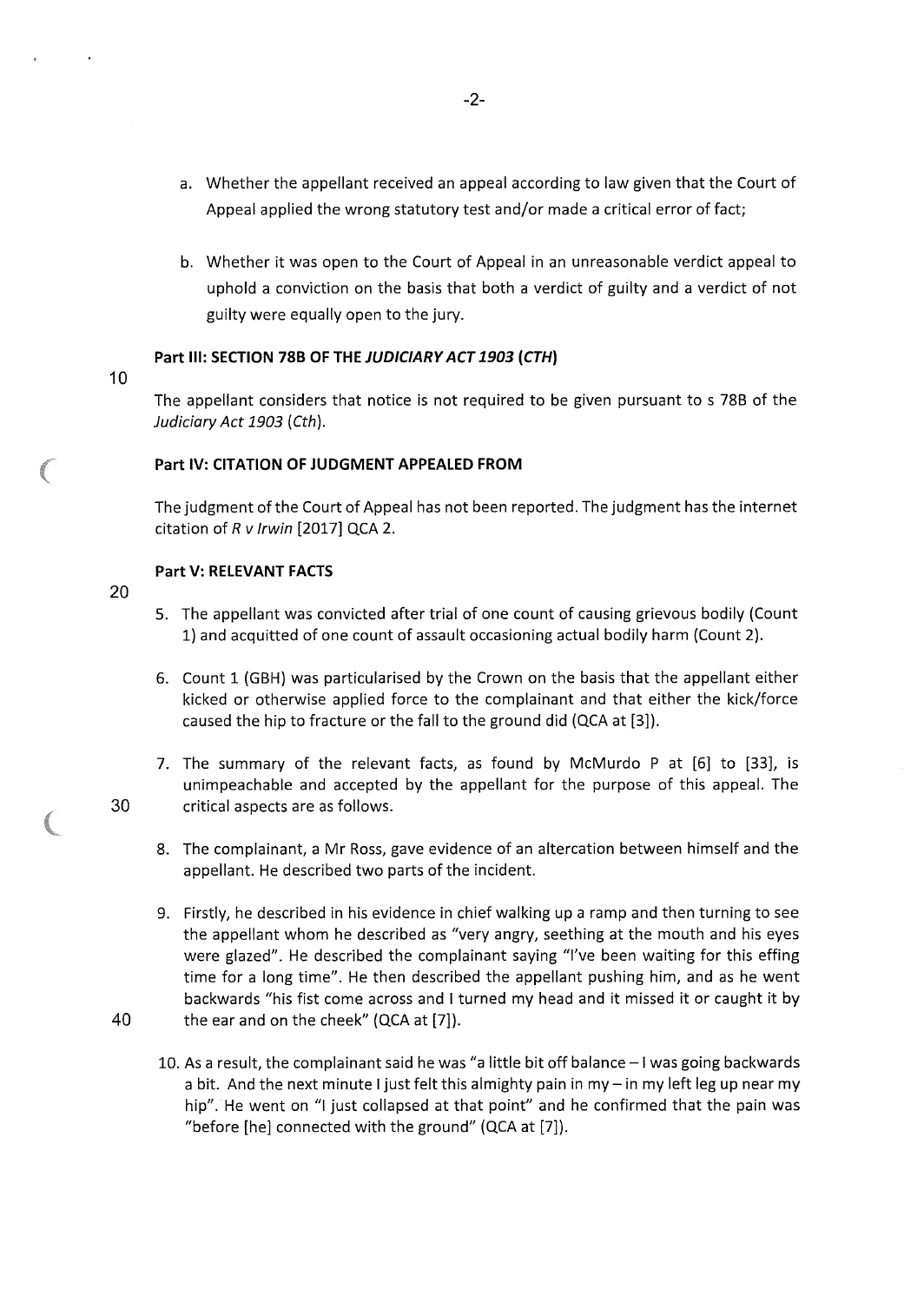11. Obviously enough, on that account there was no obvious candidate in the appellant's actions to have caused the pain in the hip, which turned out to be multiple fractures. In cross-examination, the complainant for the first time ventured that it was a "king kick" that caused his hip to be fractured, although he claimed not to have seen it (QCA at [13].

12. The complainant described that after he collapsed on the ground the appellant was kicking him and yelling at him to get up. He estimated six, seven or eight times to the 10 back, around the thigh and in the kidney area. (QCA at [7]).

13. Secondly, the complainant described the appellant leaving, during which time the complainant pulled himself up by a wire fence. He then described the appellant returning, which he knew as a result of feeling more kicks, which "sent me back to the ground". Once back on the ground he described the appellant choking him and spitting into his face. During this time he alleged that the appellant was "yelling and screaming" (QCA at [7]-[8].

- 14. However, his evidence was significantly irreconcilable with the eyewitness evidence of 20 an entirely independent observer, Ms Joanne Broad. The complainant described the appellant as stopping only because "a lady" was yelling at him to stop. He said that the appellant got up - yelled a bit at the lady - and then left for good (QCA at  $[8]$ ).
	- 15. lt was common ground at the trial that "the lady" that the complainant referred to as witnessing the incident was the witness Jodie Anne Broad. The appellant confirmed in cross-examination that Mrs Broad was present during the first part and then during the second part (QCA at [30-[31]]).
- 16. Mrs Broad was entirely independent of the complainant and the defendant. She 30 described hearing yelling while she was using an ATM machine. She saw the complainant on the ground and the defendant standing. She saw the defendant kick the complainant twice. She did not know whether the first kick connected and could not say where the second kick connected (QCA at [14]).
- 17. The witness, Mr Shamus Bradley, gave evidence that he saw the appellant on 2 August 2012 (some five days after the incident) when the defendant asked to speak with him. When they did speak Mr Bradley claimed that the appellant said that he had broken the complainant's leg and that he had "tried to break the other one and put him in a wheelchair". Mr Bradley recounted the appellant then saying "I wanted to choke him. 40 He tried to choke him" and that "I waited for him, and then I just got stuck into him" (QCA at [20]-[21]).
	- 18. In cross examination Mr Bradley agreed that he and the complainant were and remained good friends, and that two days before the alleged conversation with the appellant he had been told by the complainant's wife details of what the complainant said that the appellant had done. Mr Bradley also agreed that later the complainant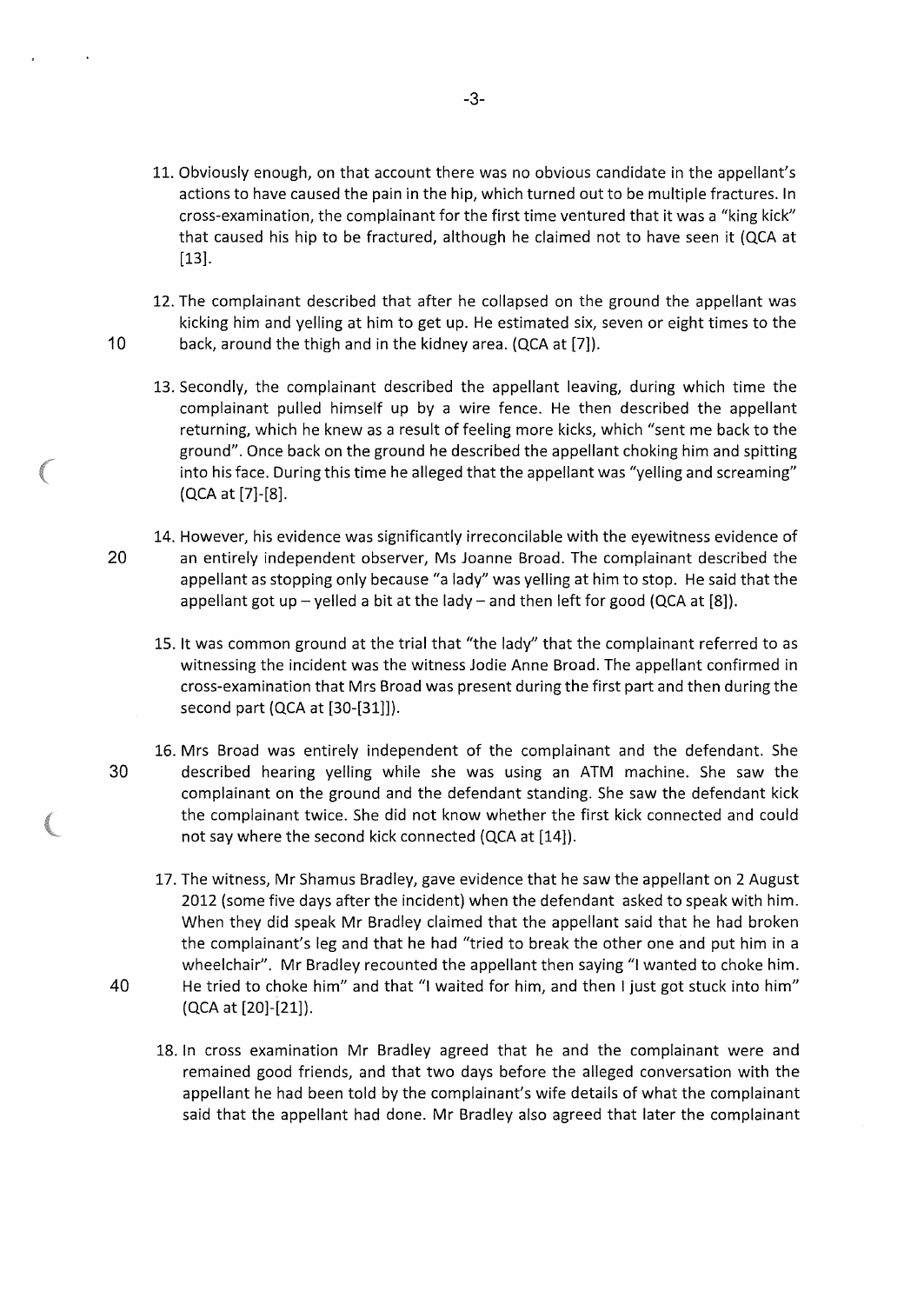released him from a lease obligation early where the obligation on the lease annually was more than \$200,000 (QCA at [22]).

- 19. The other civilian witness, the complainant's son, Lloyd Ross Junior, gave evidence of seeing the complainant shortly after the incident having difficulty standing, with blood on his ear and dirt on his clothes. lt was essentially neutral given the competing accounts of the complainant and the defendant (QCA at [18]).
- 20. Important medical evidence was given by Dr Angus Nicholl and Dr Sarjit Singh.
- 21. Dr Singh is the emergency doctor who treated the complainant on the day. She referred his hip injury to Dr Nicholl but also examined the complainant from "top to bottom". The source of the blood that others observed to the complainant's ear was described as a "very minor skin tear". That examination revealed no other injury at all (QCA at [25]).
- 22. Dr Singh clarified that her notes meant that she had detected no other injuries to the complainant's arms, legs, torso, head, back or chest "no matter how slight" (QCA at [25]).
- 23. Dr Nicholl is an orthopaedic surgeon who treated the complainant. He diagnosed the complainant as having a fracture of the hip. lt was a single fracture which "extended in such a way that it was broken into three pieces" (QCA at [23]).
- 24. Dr Nicholl opined that the fracture would have been "more likely to have occurred when he struck - when he fell onto his side onto the ground, rather than from some other mechanism of injury". The type of fracture was not typical with a simple fall but could be seen with an accelerated fall, for example, a fall when moving quickly such as when "moving or stumbling backwards". Specifically, he accepted that the fracture was 30 consistent with "being pushed and then falling onto a hard surface" (QCA at [23]-[24]).
	- 25. If it had been caused by direct force the doctor opined that this would require "a high energy impact, such as a motor vehicle" or by a "baseball bat being swung incredibly hard". He agreed that causing such an injury by a kick to the area wearing a sandshoe was not likely, in fact, quite unlikely (QCA at [23]-[24]).
- 26. The appellant gave evidence. His account was that he had a lengthy professional history with the complainant but that they had little or no contact between 2010 and June 2012. The appellant was upset at a text message that the complainant had sent him at 40 1.30am in June 2012 which accused the appellant of owing the complainant money and having stolen from him and his partner (QCA at [27]).
	- 27. The appellant described the events of 29 July 2012. He was walking down to the beach to cool down after training at the gym and saw the complainant about four or five metres on his right hand side. The appellant kept walking but the complainant came up on his right shoulder, pushed him and said "lrwin where's my money". He told the complainant to "fuck off" but he was again pushed on his right shoulder. The appellant

10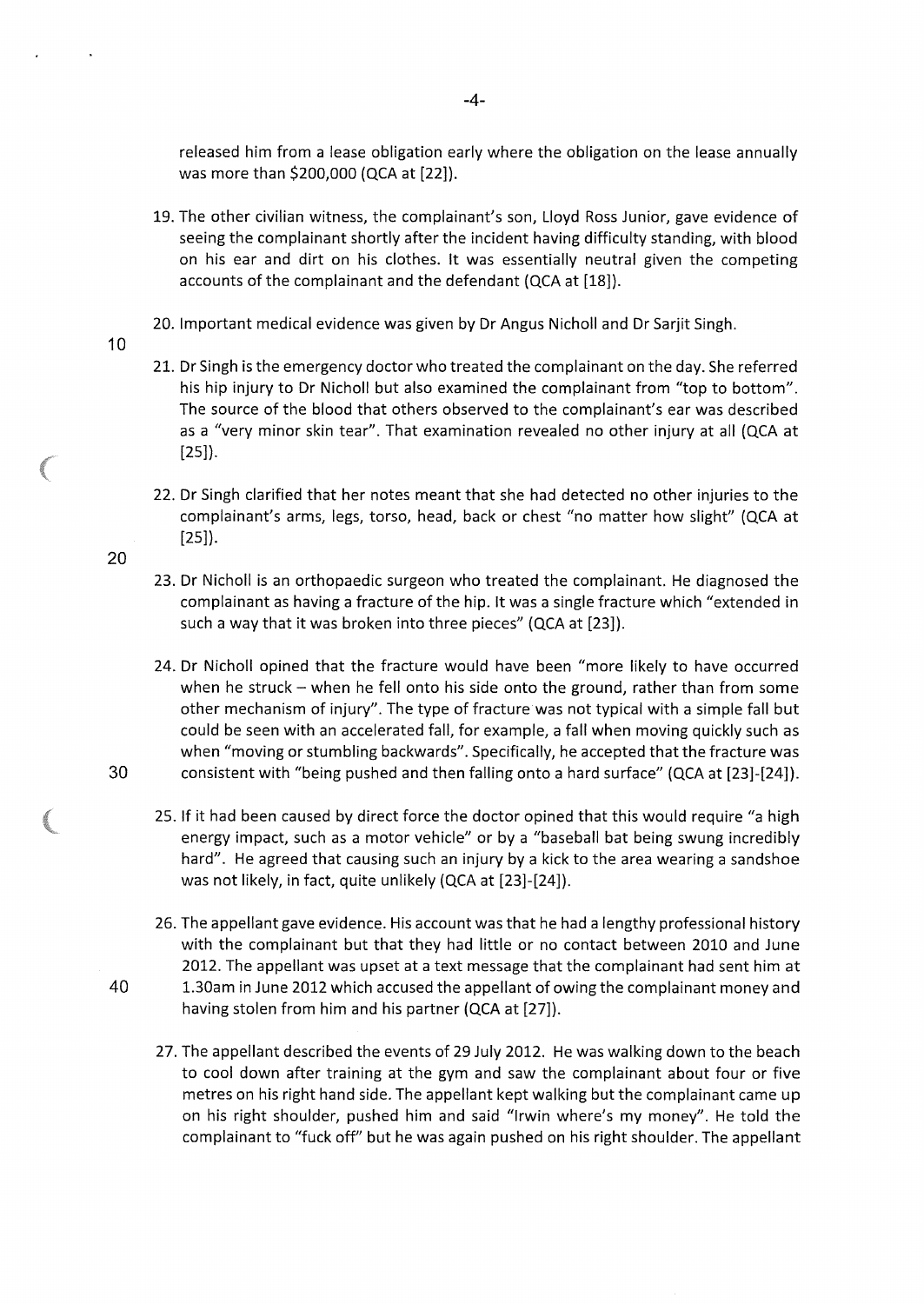was angry but continued walking until the complainant pushed him again such that the appellant stumbled onto one knee (QCA at [29]).

- 28. The appellant then stood up and pushed the complainant in the chest. The complainant stumbled back and fell down "reasonably hard". The appellant then accepted that he kicked the complainant twice in the right buttock while he was on the ground having said "if you want a fight we can have a fight" (QCA at [30]).
- 29. The appellant gave evidence that "a lady" (accepted to be Mrs Broad) told him to stop 10 and he did and then left. He returned shortly afterwards and the complainant was leaning up against the wire fence. The appellant was upset and angry and yelled at him more about the claim that he owed money to the complainant (QCA at [30]-[31]).
	- 30. He then left again and did not return. During this second part Mrs Broad was present. He denied ever making the claimed admissions to Mr Bradley (QCA at [30]-[31]).
- 31. The conclusions on the appeal are found in the judgment of McMurdo Pat [SO] to [52]. Her Honour concluded that the jury could not safely act on the complainant's evidence or that of Mr Bradley. This left the medical evidence and the appellant's evidence that 20 he pushed the complainant.
	- 32. Her Honour noted that "[t]he medical evidence makes it most likely that the complainant broke his hip after the appellant pushed him with a considerable degree of force, causing him to fall heavily".
	- 33. Her Honour's key reasoning is at paragraph [51]:

"A jury may well have considered that an ordinary person in the position of the appellant could not have reasonably foreseen the complainant would in those circumstances suffer a fractured hip. That, it seems, was the trial judge's view. But that is not the test for this Court. It was equally open to the jury on the evidence to reach the contrary conclusion, that an ordinary person in the position of the appellant could have foreseen that the complainant might suffer a serious injury such as a fractured hip from such a forceful push. The resolution of the issue was a matter for the jury. They had the advantage of seeing the height and build of the 55 year old complainant and appellant. Assuming they were of average build and height, the appellant's push of the complainant, necessarily on the medical evidence forceful, on a slight downward sloped tiled ramp, could foreseeably result in the complainant falling badly and seriously injuring himself, even breaking his hip. Such a result was not theoretical or remote." (emphasis added)

40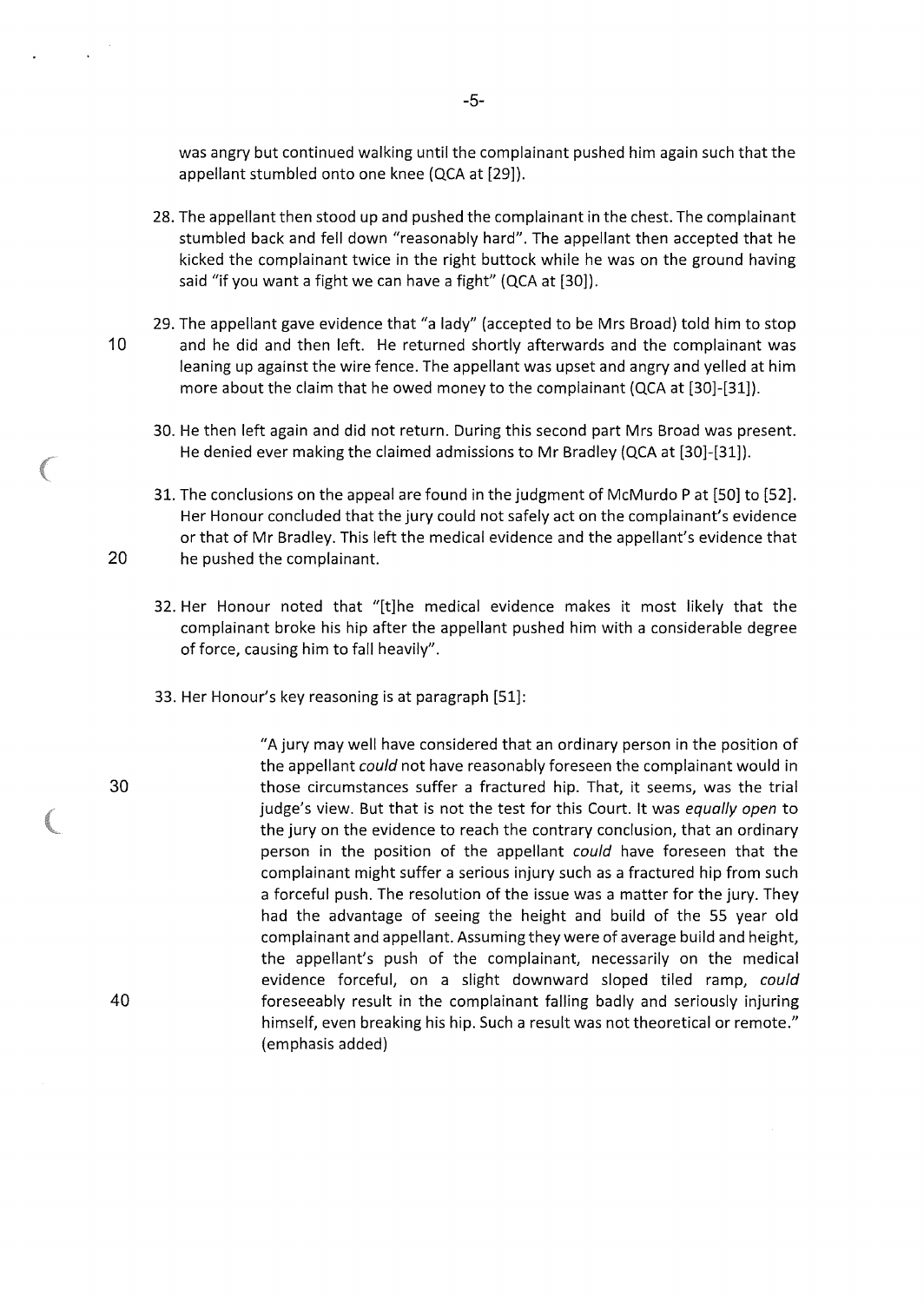#### **Part VI: APPELLANT'S ARGUMENT**

#### **The Court of Appeal applied the wrong statutory test**

- 34. Intention is not an element of the offence of causing grievous bodily harm. lt follows by operation of s 23(2) of the Criminal Code Act 1899 (Qid) ("Code") that intention is irrelevant to proof of guilt.
- 10
- 35. However, the second limb of s 23(1)(b) provides, relevantly, a person is not criminally responsible for an event- here grievous bodily harm in the form of a badly broken hip -that an ordinary person would not reasonably foresee as a possible consequence of his or her act or omission. If raised on the evidence then the Crown must exclude the operation of s 23(1)(b) beyond reasonable doubt.
- 36. President McMurdo, applied the wrong statutory test by substituting the word "could" for the word "would". Her Honour did so in two formulations of the test.
	- a. First, in holding that a jury "may well have considered that an ordinary person in the position of the appellant could not have reasonably foreseen the complainant would in those circumstances suffer a fractured hip";
		- b. Second, in holding that a jury may equally have concluded that "an ordinary person in the position of the appellant could have foreseen that the complainant might suffer a serious injury".
- 37. The first formulation more closely resembles the statutory formula in that it uses the negative form. However, it set the bar higher than was required for an acquittal. All that 30 a jury was required to find in order to acquit was that it was reasonably possible that an ordinary person in the position of the appellant would not have reasonably foreseen the possibility of the relevant event.
	- 38. The second formulation turns the negative form of the statutory formula into a positive statement of what the Crown must prove. Substituting "could" for "would" fundamentally changed what the Crown had to prove.
- 39. In short, "could" does not mean "would". Black's Law Dictionary, 6<sup>th</sup> ed, 1990, at p 1607 defines "would" to mean: "A word sometimes expressing what might be expected or 40 preferred or desired. Often interchangeable with the word 'should', but not with 'could'.
	- 40. To prove that a reasonable person "would" reasonably foresee something is significantly more onerous than proving that a reasonable person "could" reasonably foresee that thing.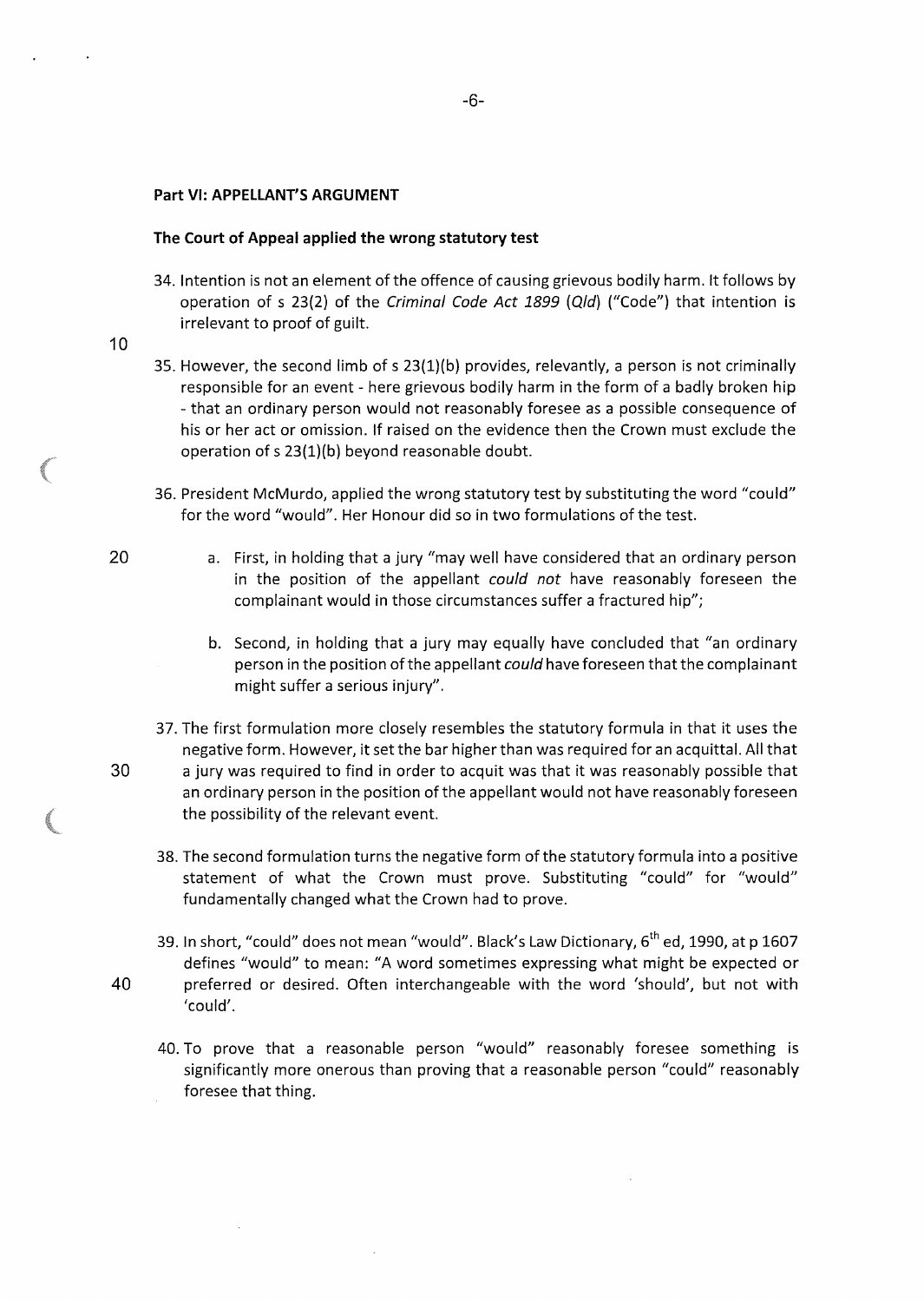41. In R v Taiters; ex parte Attorney-General  $\left(Q/d\right)^1$  the Queensland Court of Appeal set out the test in a form suitable for jury direction, that is, not using a double negative:<sup>2</sup>

> "The crown is obliged to establish that the accused intended that the event in question should occur or foresaw it as a possible outcome, or that an ordinary person in the position of the accused would reasonably have foreseen the event as a possible outcome".<sup>3</sup>

42. The test as put in Taiters (i.e. without a double negative) was later approved by the 10 Queensland Court of Appeal in R v Katsidis:*<sup>4</sup>*

> "... there is, in my opinion, no inconsistency between the direction suggested in Taiters and the decision of this Court in Van den Bemd. The former applied Van den Bemd *and,* at the same time, suggested a proposed formulation of the test set out in that earlier case and in the High Court case decision of Kaporonovski v The Queen (1975) 133 CLR 209 by expressing it, without the use of double negatives, in terms of what the Crown is obliged to establish in order to exclude this limb of the defence of accident, now contained in s 23(1)(b) of the Criminal Code."

- 43. lt follows that the substitution of "could" for "would" in both formulations of the test by the Court of Appeal was a fundamental error, inconsistent with the statutory test and which significantly raised the bar for the appellant to succeed on his appeal.
- 44. Even on this incorrect and more onerous standard the Court of Appeal held that the case was evenly balanced. lt is at least highly likely that applying the correct statutory test would have led it to allow the appeal and to acquit the appellant.

# **The Court of Appeal erred in finding that the medical evidence permitted the conclusion**  30 **that the push to the complainant was with a "considerable degree of force"**

- 45. The misapplication of s 23(1)(b) was compounded by a critical error of fact in respect of the expert evidence in her Honour's key reasoning at [50]-[51].
- 46. Relevantly, Dr Nicholls gave unchallenged evidence that a very substantial amount of force would be required to cause this injury if it was caused by a direct blow. However, if the injury was caused by a fall, all it would require is an accelerated fall, for example, a fall when moving quickly such as when "moving or stumbling backwards". Importantly, Dr Nicholl accepted that the fracture was consistent with "being pushed 40 and then falling onto a hard surface" (QCA at [23]-[24]).
	- 47. lt follows that the medical evidence was silent about the level of force required. The appellant was not cross-examined as to how hard the push was. In the absence of any

 $1$ [1997] 1 Qd R 333 ("Taiters").

 $2 \overline{T}$ aiters, at 336.

 $3$  Taiters, at 338.

 $4$  [2003] QCA 82, at [13] per Davies JA with whom McPherson JA and Philippides J agreed.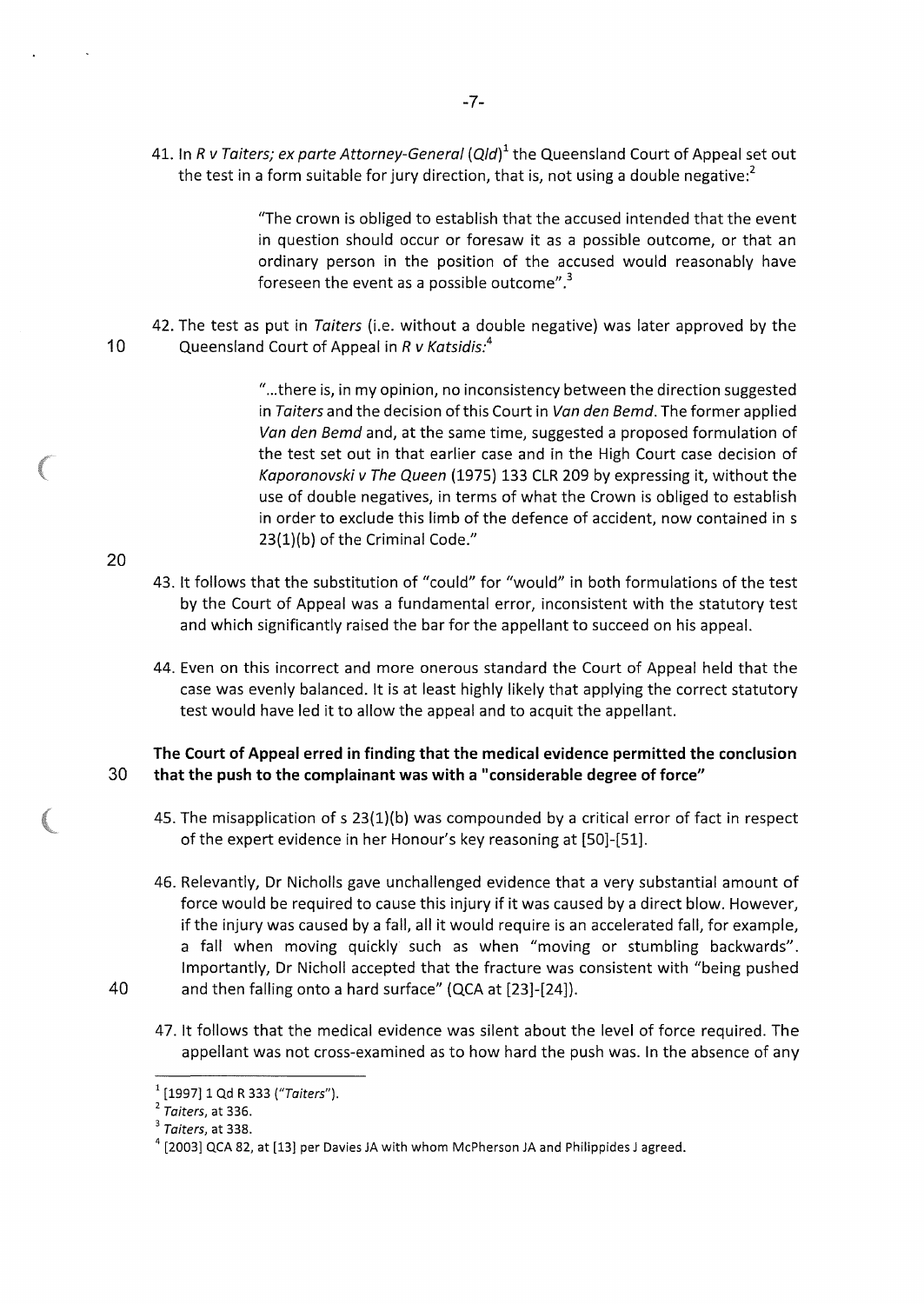evidence as to the question of physics, the required forcefulness of the push was that it had to be sufficient to cause a "moving or stumbling backwards" resulting in a fall. No other factual conclusion was permissible. However, McMurdo P concluded that the push to the complainant was "with a considerable degree of force".

- 48. This was an impermissible conclusion and it materially affected the outcome. Her Honour said at [51] "an ordinary person in the position of the appellant could have foreseen that the complainant might suffer a serious injury such as a fractured hip from such a forceful push". There was no evidence of "such a forceful push".
- 10
- 49. lt is highly likely that if the Court of Appeal had applied the correct statutory test as required by s 23(1)(b) against the permissible medical evidence of Dr Nicholl, the Court of Appeal would have allowed the appeal.

# **The Court of Appeal erred in upholding the conviction on the basis on the basis that both a verdict of guilty and not guilty were equally open to the jury**

50. In *M v The Queen*<sup>5</sup> the plurality set out the approach that an intermediate appellate court must take when considering an appeal based on a submission that the jury's 20 verdict was unreasonable and cannot be supported having regard to the evidence:

> "The question which the court must ask itself is whether it thinks that upon the whole of the evidence, it was open to the jury to be satisfied beyond reasonable doubt that the accused was guilty... Where the evidence lacks credibility for reasons which are not explicable by the manner in which the evidence was given, the reasonable doubt experienced by the court is a doubt which a reasonable jury ought to have experienced."

- 51. The plurality went on to point out:
- 30

"But in answering that question the court must not disregard or discount either the consideration that the jury is the body entrusted with the primary responsibility of determining guilt or innocence, or the consideration that the jury has had the benefit of having seen and heard the witnesses. On the contrary, the court must pay full regard to those considerations."

- 52. The Court of Appeal concluded that the jury could not safely act on the complainant's evidence or that of Mr Bradley. The only pathway to conviction was based on the medical evidence and the appellant's evidence that he pushed the complainant.
- 40
- 53. lt was common ground that there was a push. Ironically, the appellant's account of the push was more forceful than the complainant's description.
- 54. The only pathway to conviction therefore required that the case be assessed on the basis that the appellant pushed the complainant hard enough in the chest to cause him

<sup>5 (1994) 181</sup> CLR 487, 493-495.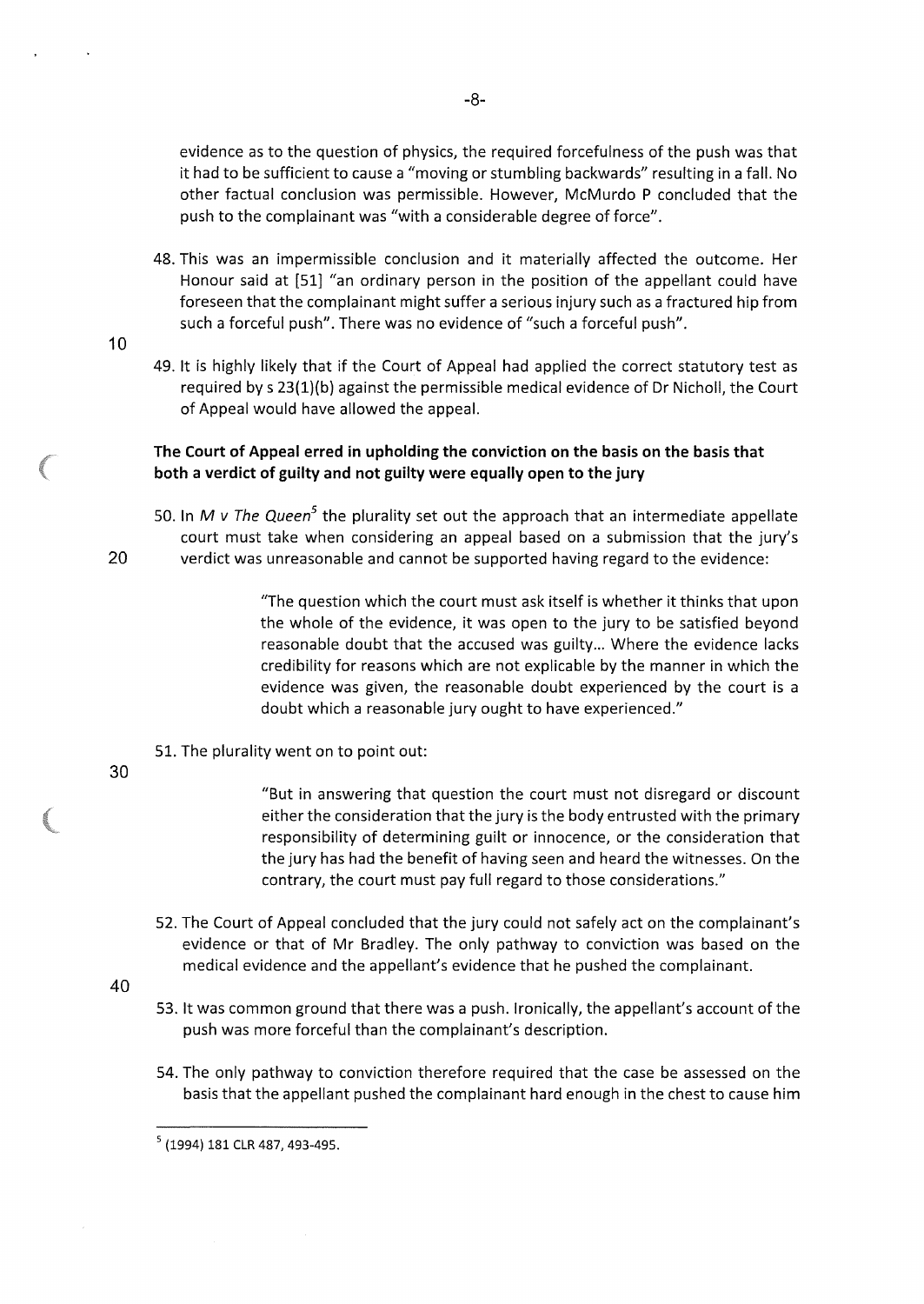to stumble backwards and fall. The question to be applied to that conclusion was whether the Crown had proved beyond reasonable doubt that an ordinary person in the position of the appellant would have reasonably foreseen the possibility that the complainant would suffer grievous bodily harm, in this case by way of a badly broken hip.

- 55. In assessing that pathway, the Court of Appeal was in equally as good a position to apply s 23(1)(b) to the facts. lt follows that any reasonable doubt held by the Court of Appeal was one that ought to have led it to allow the appeal.
- 10
- 56. President McMurdo concluded (albeit based on the legal and factual errors identified above) that a jury could have concluded that a reasonable person could not have foreseen the possibility of grievous bodily harm, but that it was "equally open" for the jury to conclude the opposite.
- 57. A jury with two equally open conclusions available to it, one consistent with innocence, is obliged to acquit because it holds a reasonable doubt.
- 58. An intermediate Court of Appeal which finds on an unreasonable verdict appeal that 20 the jury had two equally available conclusions open to it  $-$  one consistent with  $i$ innocence  $-$  also holds a reasonable doubt. There is nothing in the record to explain why that reasonable doubt should not also have been held by the jury.
	- 59. On that basis, even putting to one side the legal and factual errors identified above, the Court of Appeal was obliged to allow the appeal.

### **A verdict of acquittal should be entered by this Court**

- 60. If the Court accepts that any of the errors alleged above were made then it should itself 30 determine whether the verdict was unreasonable or cannot be supported having regard to the evidence rather than remit that question to the Court of Appeal.
	- 61. The length of this trial is comparable to *BCM* and *GAX v The Queen*<sup>6</sup> where this Court determined the question for itself. The goal of finality<sup>7</sup> also suggests that this Court should determine whether the verdict was unreasonable.
	- 62. Unusually in this case, it can be confidently said that the Court of Appeal would almost certainly have allowed the appeal had it not made the errors alleged.
- 40 63. On that basis, there are three ways in which this Court could conclude that a verdict of acquittal should be entered:

 $^6$  [2017] HCA 25 at [26].<br><sup>7</sup> MFA *v The Queen* (2002) 213 CLR 606 at 627 [69]. On 6 May 2016, the appellant was sentenced to a term of 18 months imprisonment wholly suspended forthwith with an operational period of 2 years. The appellant has approximately 8 months of the operational period to serve. He has no other criminal history.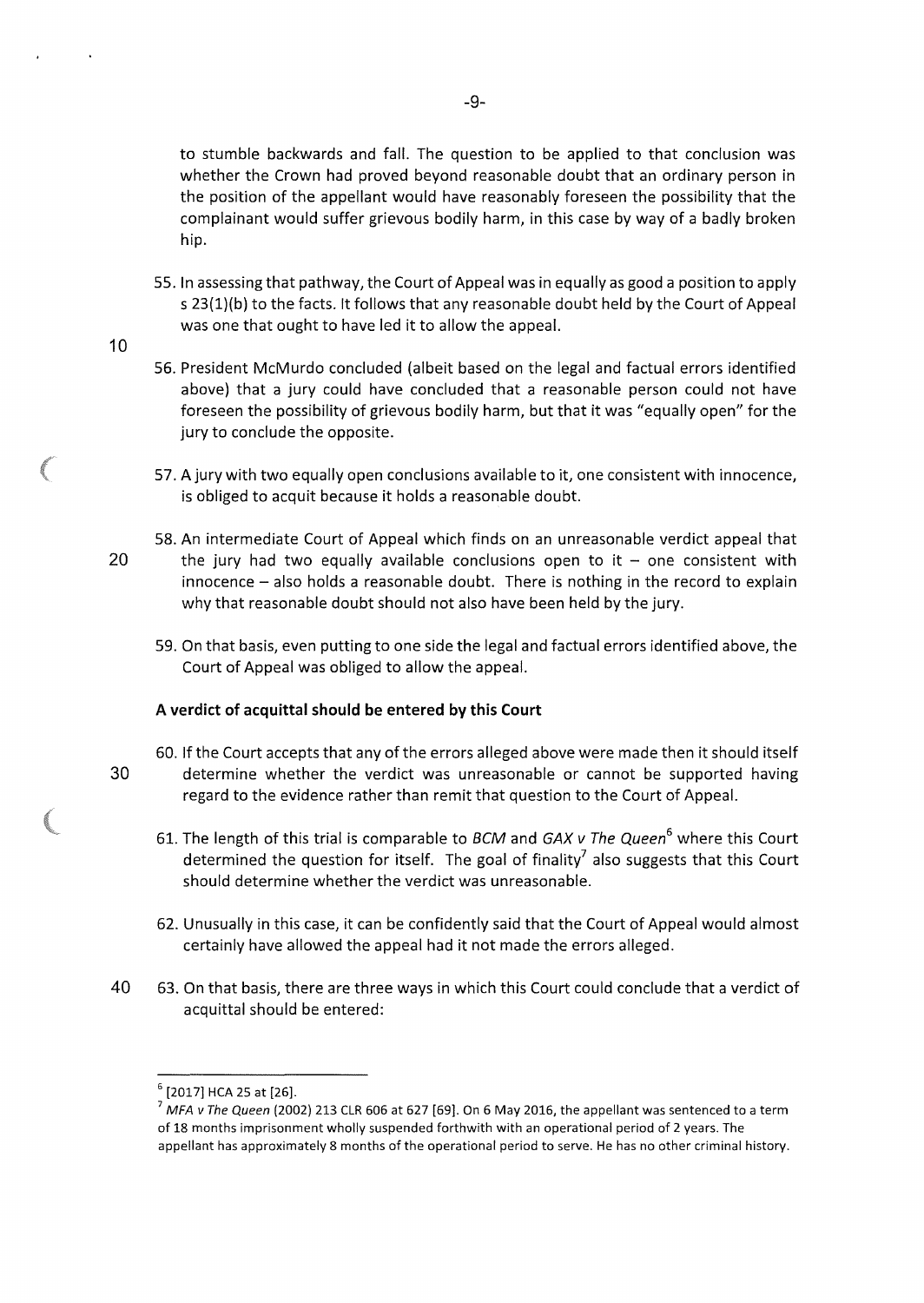- a. If this Court concludes that the Court of Appeal in fact held a reasonable doubt about guilt on the basis of its finding that conclusions consistent with innocence and guilt were equally open then the appropriate remedy is a verdict of acquittal without the need for further consideration of the evidence; or
- b. If not, then this Court should proceed on the basis of the findings made by the Court of Appeal other than the error in respect of the medical evidence. lt would be unfair for the appellant to be deprived of the benefit of those findings because of errors otherwise made by the Court of Appeal where, had they not been made, the appeal would have been allowed; or
- c. This Court could assess all of the evidence on the record for itself.
- 64. If the second course is taken then the only question for this Court would be whether the Crown proved beyond reasonable doubt that an ordinary person in the position of the appellant would have foreseen the reasonable possibility that grievous bodily harm in the form of a broken hip would be caused by a single push to the complainant's chest with enough force to cause him to stumble and fall to the ground.
- 20 65. Grievous bodily harm is defined ins 1 of the Code in this way:

"(a) the loss of a distinct part or an organ of the body; or

(b) serious disfigurement; or

10

(c) any bodily injury of such a nature that, if left untreated, would endanger or be likely to endanger life, or cause or be likely to cause permanent injury to health."

- 66. The prosecution needed to prove that the kind of injury sustained was a reasonably  $30$  foreseeable possibility<sup>8</sup> although it did not need to prove that the precise nature of the injury was reasonably foreseeable.<sup>9</sup>
	- 67. lt cannot be concluded beyond reasonable doubt that an ordinary person would reasonably foresee the possibility of a broken hip amounting to grievous bodily harm as the result of a push sufficient only to cause a person to stumble and fall.
	- 68. If this Court determines to consider all of the evidence for itself (i.e. to put to one side the Court of Appeal's findings) then a verdict of acquittal should still be entered.
- 40 69. For the same reasons given by the Court of Appeal (QCA at [50]-[52]):

69.1.1. The complainant's evidence could not rationally be accepted;

69.1.2. The evidence of Shamus Bradley could not rationally be accepted; and

<sup>8</sup>R *v* Stuart [2005] QCA 138, R *v* Condon [2010] QCA 117.

 $^{9}$  R v Stuart [2005] QCA 138, R v Coomer [2010] QCA 6.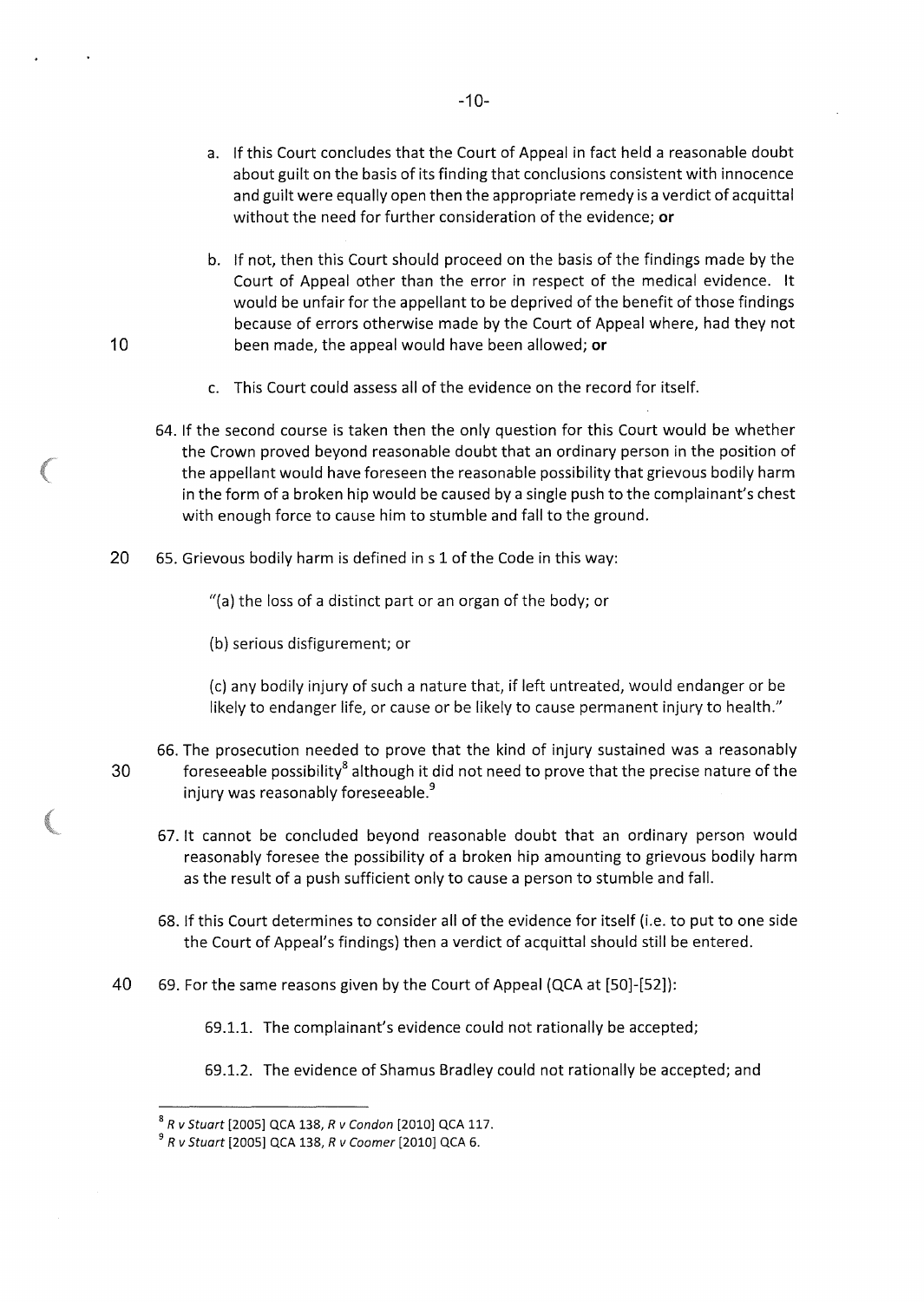- 69.1.3. This left only the appellant's account of the push understood in the context of the medical evidence.
- 70. The Court would then be left in the same position discussed above, namely that s 23(1)(b) is to be assessed against a single push to the chest sufficient to cause the complainant to stumble backwards and fall, a position that  $-$  for the reasons set out above - necessitates an acquittal.

#### **10 PART VII: APPLICABLE STATUTORY PROVISIONS**

The applicable statutory provisions are attached in the annexure.

#### **PART VIII: ORDERS SOUGHT**

- I. The appeal be allowed.
- 11. The orders of the Court of Appeal be set aside.
- 20 III. The conviction be quashed and a verdict of acquittal entered in its place.

### **PART IX: TIME ESTIMATE**

The presentation of the appellant's oral argument is estimated to take half an hour to an hour.

30

 $\big($ 

(

Dated: 21 September 2017

 $\left|\left|\frac{1}{2}\right|\right|$ 

Saul Holt QC Telephone: 07 3369 5907 Facsimile: 07 3369 7098 Email: sholt@8petrieterrace.com.au

40

IN THE HIGH COURT OF AUSTRALIA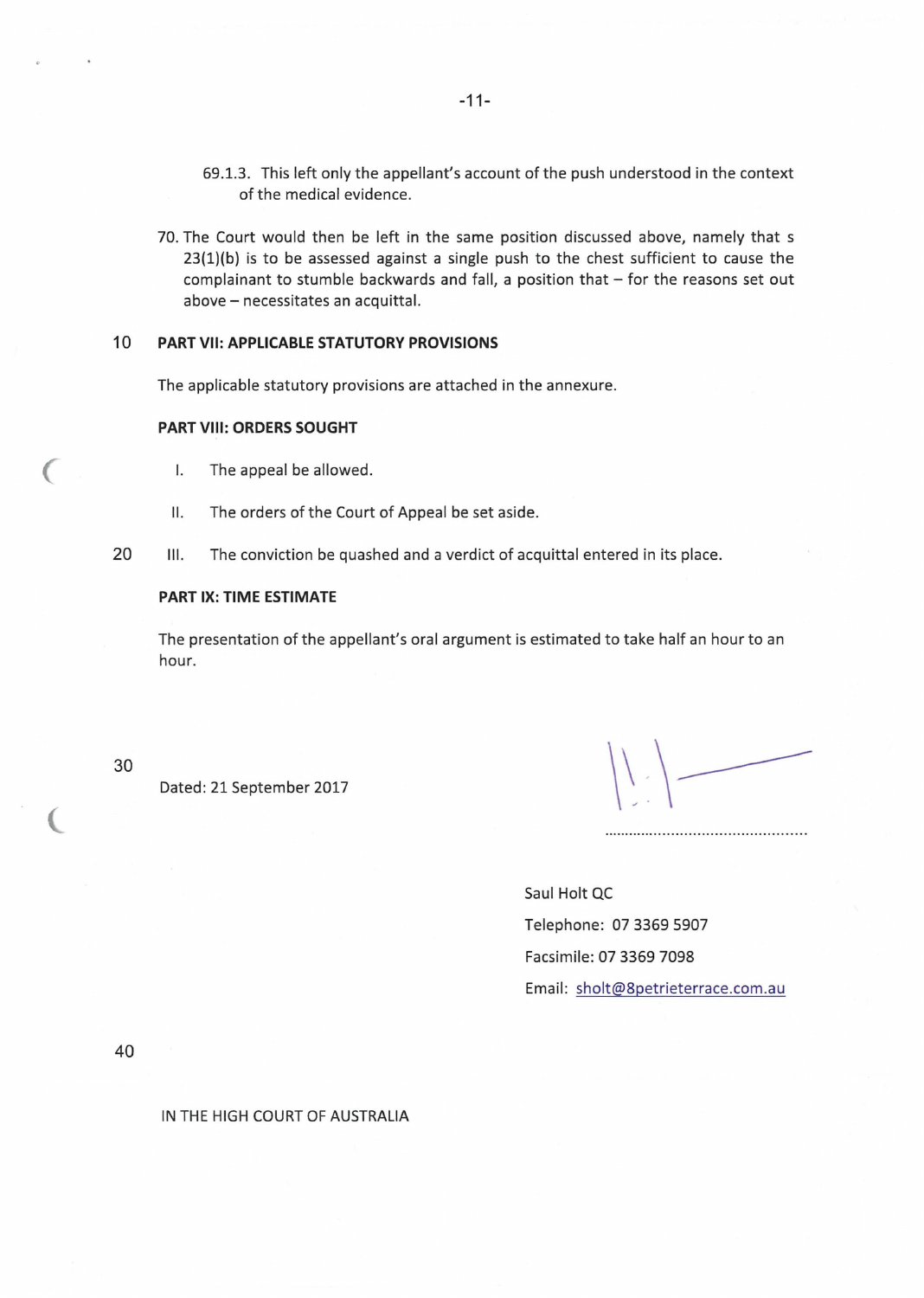BRISBANE REGISTRY

BETWEEN:

No. B48 of 2017

Michael James lrwin Appellant

and

The Queen Respondent

# **ANNEXURE TO PART VII**

### **LEGISLATIVE PROVISIONS**

### **Statement of currency:**

Reproduced below are the legislative provisions relevant to this case and to the argument the appellant will advance. They are reproduced in the form in which they were at the 20 time the offence was committed.

### *Criminal Code Act 1899* **(Q/d)**

**Section 1 Definitions** 

*grievous bodily harm* means-

- (a) the loss of a distinct part or an organ of the body; or
- 30 (b) serious disfigurement; or
	- (c) any bodily injury of such a nature that, if left untreated, would endanger or be likely to endanger life, or cause or be likely to cause permanent injury to health; whether or not treatment is or could have been available.

#### **Section 23 Intention - motive**

(1) Subject to the express provisions of this Code relating to negligent acts and omissions, a person is not criminally responsible for-

40

- (a) an act or omission that occurs independently of the exercise of the person's will; or
- (b) an event that-

(i) the person does not intend or foresee as a possible consequence; and

10

**CONTRACTOR**